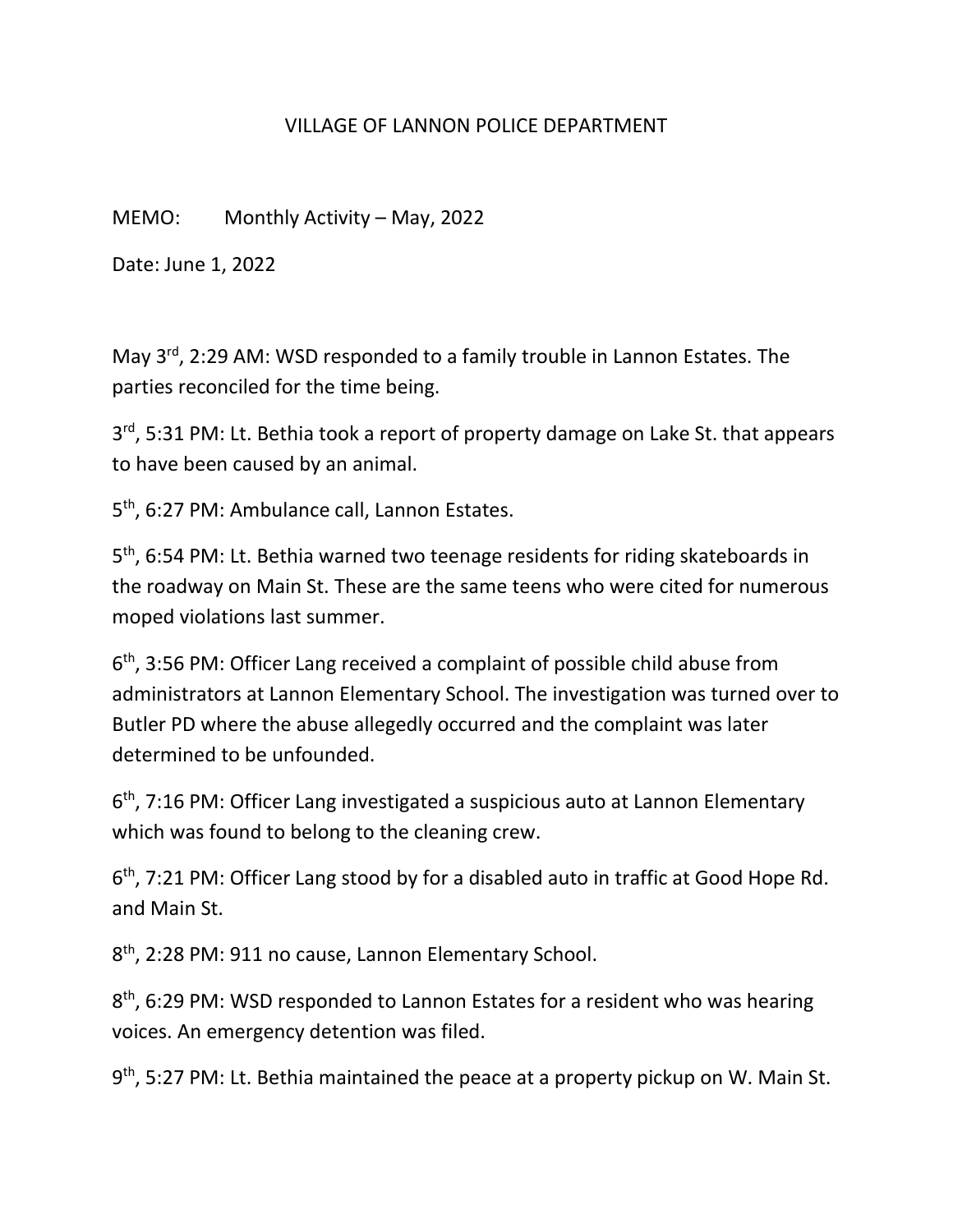9<sup>th</sup>, 5:40 PM: Traffic on Lannon Rd. between Hemlock St. and Menomonee Av. was closed for 4 hours due to wires down.

10<sup>th</sup>: Chief Bell met with DPW employees regarding dog waste in the park. If they observe dog owners failing to pick up after their dogs, they will record license plates and forward the info to the PD for citation issuance.

11<sup>th</sup>: Officers performed their biennial recertification tests for operating the Intoximeter, the machine that conducts breath tests to measure alcohol content.

12<sup>th</sup>: Chief Bell represented Lannon PD in the Law Enforcement Memorial escort and service at Fox River Church in Waukesha.

13<sup>th</sup>, 10:45 AM: Chief Bell conducted a welfare check in Lannon Estates for a resident who was exhibiting bizarre behavior earlier in Menomonee Falls.

14<sup>th</sup>, 10:57 AM: Ambulance call, Bugline at Custer Lane for a broken arm.

14th, 1:13 PM: Ambulance call, 7100 block N. Lannon Rd.

14<sup>th</sup>, 2:39 PM: Alarm, ChemRite. False alarm.

14<sup>th</sup>, 2:39 PM: WSD responded to a dispute at Henny's Dugout. A resident of a nearby rooming house refused to leave the bar and was convinced to do so by deputies.

 $16<sup>th</sup>$ , 10:15 AM: Someone cut a rubber swing in half on the playground equipment at Joecks Park, probably on the evening of the 13<sup>th</sup>. A criminal damage report was filed.

17<sup>th</sup>, 5:11 AM: An intoxicated resident of a rooming house on N. Lannon Rd. found a large amount of broken down cardboard boxes outside his door, which he considered to be harassment. The cardboard had mailing labels on it listing to an address in Lannon Estates. The resident later went to the address, prompting neighbors to call on the suspicious subject loitering outside. WSD responded and gave the subject a ride back to his residence. Chief Bell later found the boxes were left because the complainant was being evicted and could probably use them.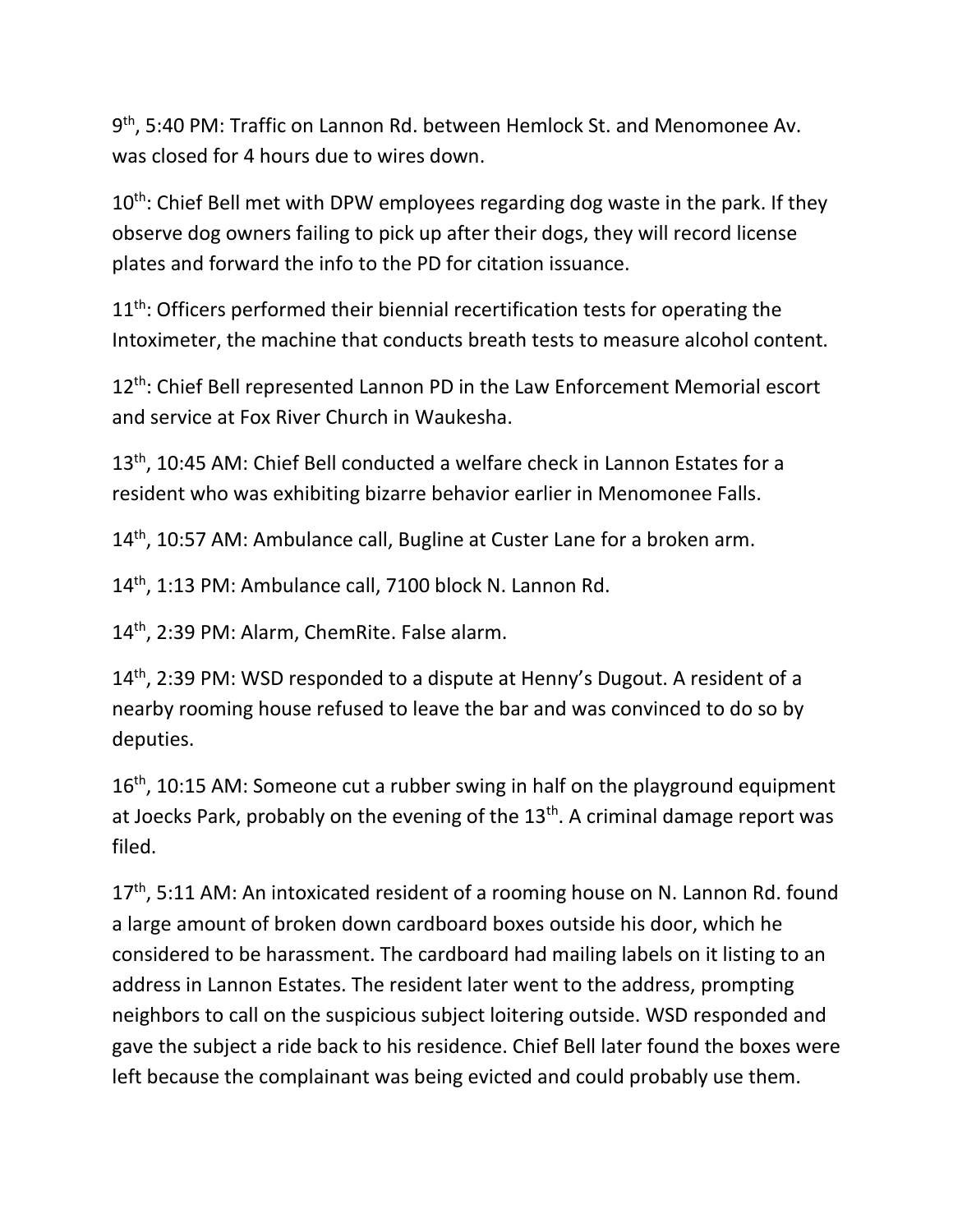17<sup>th</sup>, 5:47 PM: Lt. Bethia responded to Lannon Estates for kittens stuck in a drainpipe. Several were found to be deceased, one was rescued and turned over to HAWS.

17<sup>th</sup>, 9:42 PM: WSD responded to Lannon Estates for a resident threatening to harm herself, reported by a third party. The deputy determined the circumstances did not meet the criteria for an emergency detention.

17<sup>th</sup>, 9:48 PM: WSD responded to a condo on Overstone Drive to check on the welfare of a resident to missed medical appointments and was not responding to calls. The resident was found to be fine.

18<sup>th</sup>, 12:10 PM: Chief Bell responded to N. Bay St. for a report of a suspicious light blue minivan repeatedly driving up and down the street. Unable to locate.

19<sup>th</sup>, 8:20 PM: Alarm, CS Motorsports. False alarm.

20<sup>th</sup>, 3:30 AM: WSD was called to Lannon Estates for a family disturbance. Both parties were intoxicated and were convinced to stop arguing. Deputies returned a second time at 4:22 AM after the female half stated she was pushed. The complaint was unfounded.

20<sup>th</sup>, 10:00 AM: Chief Bell is investigating an alleged sexual assault that occurred in Lannon Estates.

21<sup>st</sup>, 3:16 PM: Officer Chin was flagged down for a possible drunk driver. The complaint was baseless.

21<sup>st</sup>, 10:00 PM: Ambulance call, Lannon Estates.

23<sup>rd</sup>, 10:43 AM: Lt. Bethia responded to Lannon Estates for a resident having a mental health crisis. A 3-party petition will be filed by family.

25<sup>th</sup>: Officers have been providing extra presence at schools throughout the day in the wake of the school shooting in Uvalde, Texas.

25<sup>th</sup>, 4:04 PM: Officer Lang investigated an accident that occurred on Main St. and Edgewood Dr.